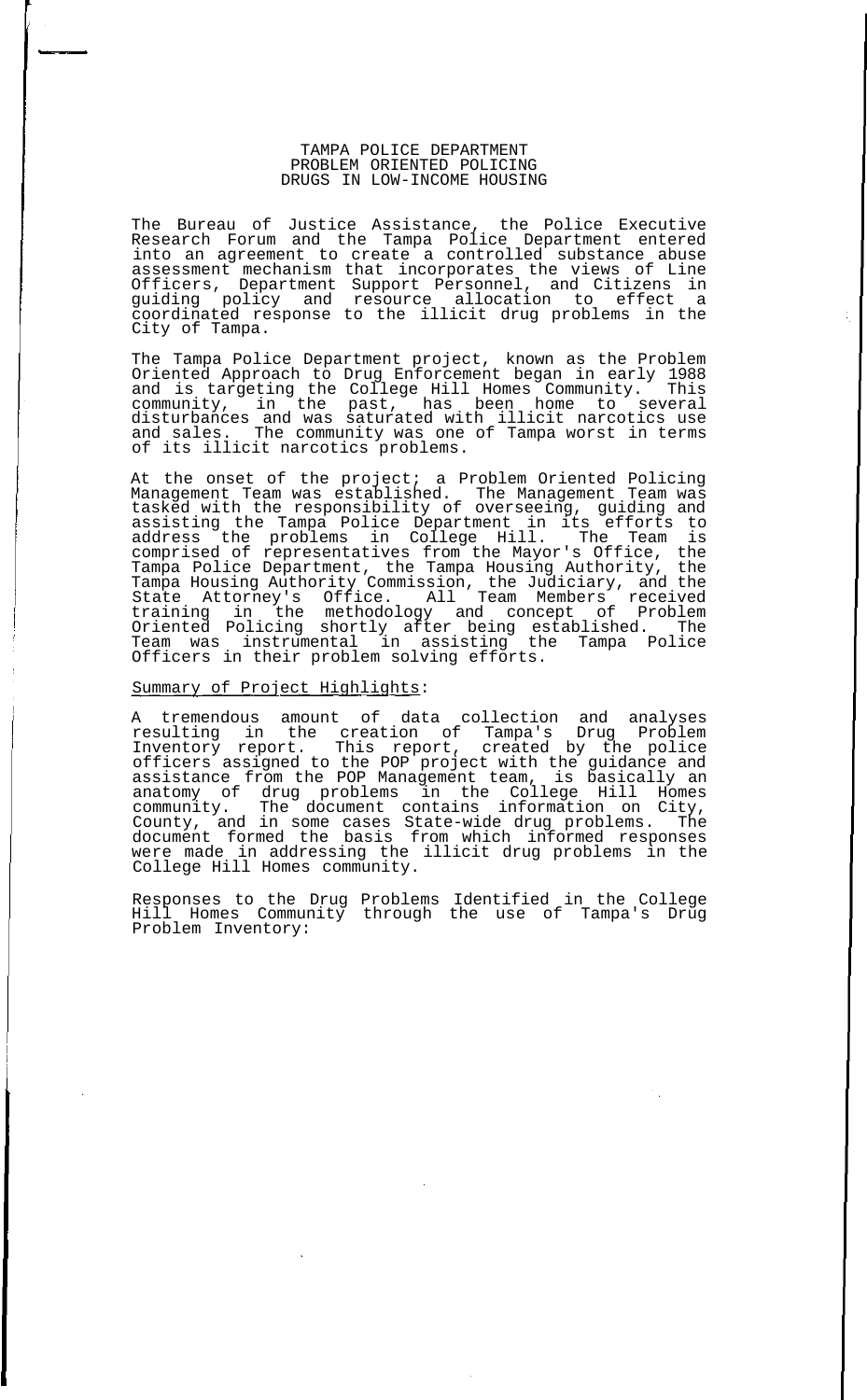Page 2.

1. Adoption of a Parking Program in the community. The program consists of the issuance of parking decals for legal residents only and visitor passes for family and friends of residents. This response has resulted in a reduction of non-resident vehicular traffic in the community and removal of all unauthorized, abandoned or disabled vehicles from the property. The Parking Program is making the community an undesirable place for the drug dealers to ply their trade.

2. Installation of Traffic Diverters or Speed Bumps. This response has resulted in a reduction of vehicular drive-by traffic for the purpose of purchasing illicit narcotics and has made the streets safer for the children of the community. This response was accomplished as a result of a joint effort by the City of Tampa Public Works Dept. and the Tampa Police Dept.

3. Upgrading of all existing street lights from 100 watts to 400 watts and an additional 50 street lights and poles. This response has eliminated all of the darkened areas where drug usage and sales were most prevalent. This response was accomplished as a result of a joint effort by the City of Tampa Commission, the Tampa Electric Company, Tampa's Public Safety Commissioner, and the Tampa Police Department.

4. Additionally, the Tampa Police Dept. hosted a College Hill neighborhood clean-up event that has resulted in a better police/community relationship.

## Future Responses:

1. The Tampa Police Dept., G.T.E., and the Tampa Housing Authority are working together on a proposal to have general use telephone systems hardwired into every apartment unit in the College Hill Homes Community. The telephone system will be programmed for local calling only and will have a long distance lockout. The system will enable the residents to call family and friends locally and most importantly emergency services. The cost associated with the telephone system will be minimal and will be passed onto the resident. The residents will still be able to obtain private telephone service if they opt not to have the provided service or in addition to it. Details are being worked out at this time.

All the goals of the project have not been met, but great<br>strides have been achieved. Officers describe their have been achieved. Officers describe their relationship with the residents as being much improved than in the past. Residents are working harder to stop the flow of drugs into their community and have showed an